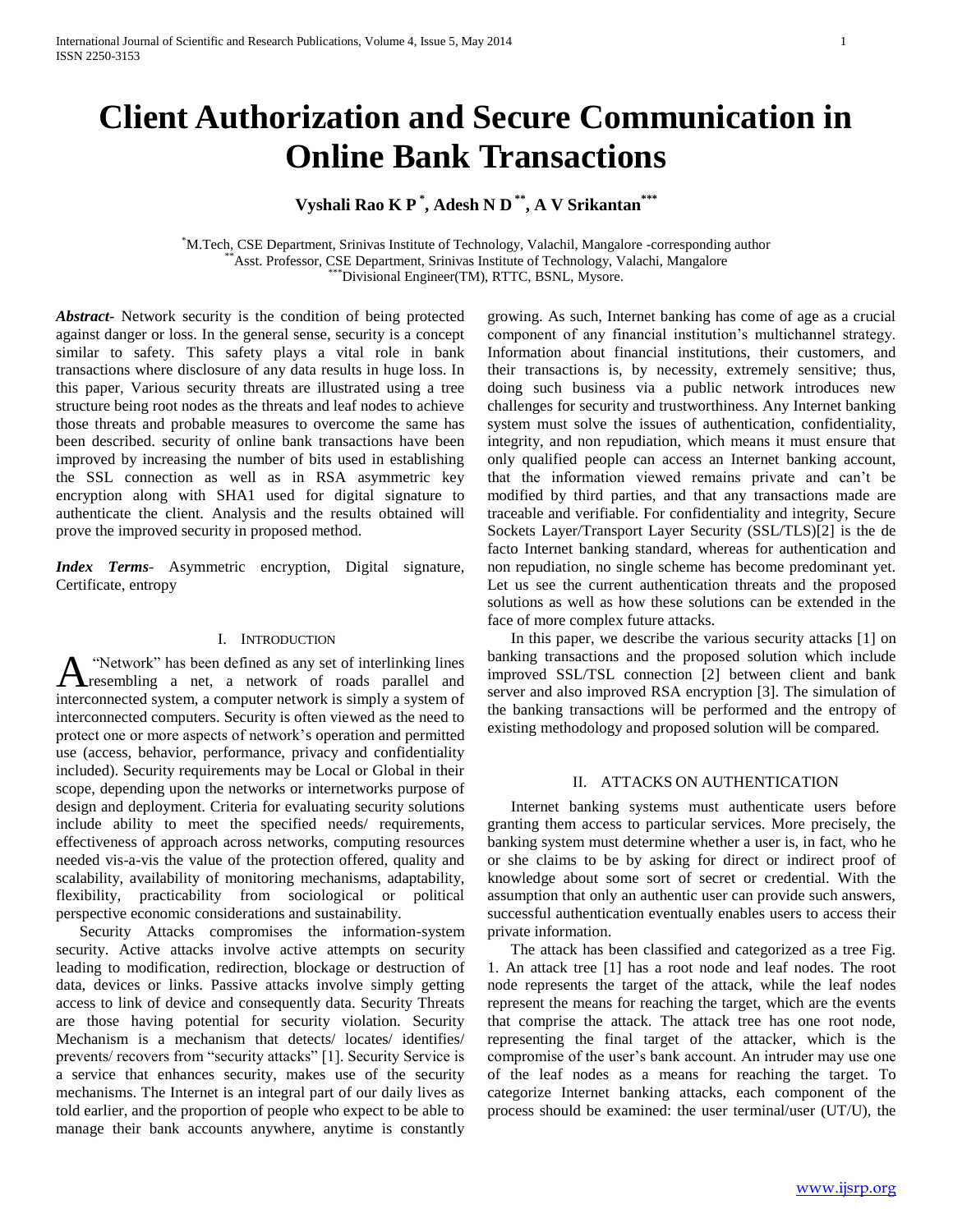communication channel (CC) and the Internet banking server (IBS). The following types of attacks are identified:

 UT/U attacks: These attacks target the user equipment, including the tokens that may be involved, such as smartcards or other password generators, as well as the actions of the user himself/herself. UT/U attacks include:

## *UT/U1Procedural attacks:*

- 1. UT/U1a: User surveillance (piggybacking) Similar to the personal identification number (PIN) thefts facilitated by the installation of cameras in automatic teller machines (ATMs); the users actions may be monitored to capture credentials.
- 2. UT/U1b: Theft of token and handwritten note stealing Internet banking usernames are usually long and have to be written down. Users may also keep their passwords written, despite the security guidance provided by their banks. Notes may be stolen, providing access to the users credentials.

Tokens may also be stolen, providing the attacker with one authentication factor that, when combined with other types of attacks (such as PIN calculators), can lead to identity theft.

 *UT/U2: Malicious software installation.* The embedding of malicious content for compromising the users login information and password (e.g., keyboard loggers or screen capture in image or video files) may take place via a number of different methods, including:

1. UT/U2a: Hidden code. This is the use of hidden code within a web page that exploits a known vulnerability of the customer's web browser and installs malicious software in the user terminal. The exploit may target permissions on Java runtime support, ActiveX support, multimedia extensions, and running of software through the browser.



**Figure 1**: Hierarchy of attacks.

- 2. UT/U2b: Worms and bots Worms search vulnerabilities and exploit them automatically. This includes the exploit of instant messaging and chatting communication software (that allows the embedment of dynamic content), which may automatically depleted using bots.
- 3. UT/U2c: E-mails with malicious code This is the submission of e-mails with malicious content, such as executable files or HTML code with embedded applets.

## *UT/U3Token attack tools:*

1. UT/U3a: Smartcard analyzers Attacks against smartcards, such as power consumption analysis or time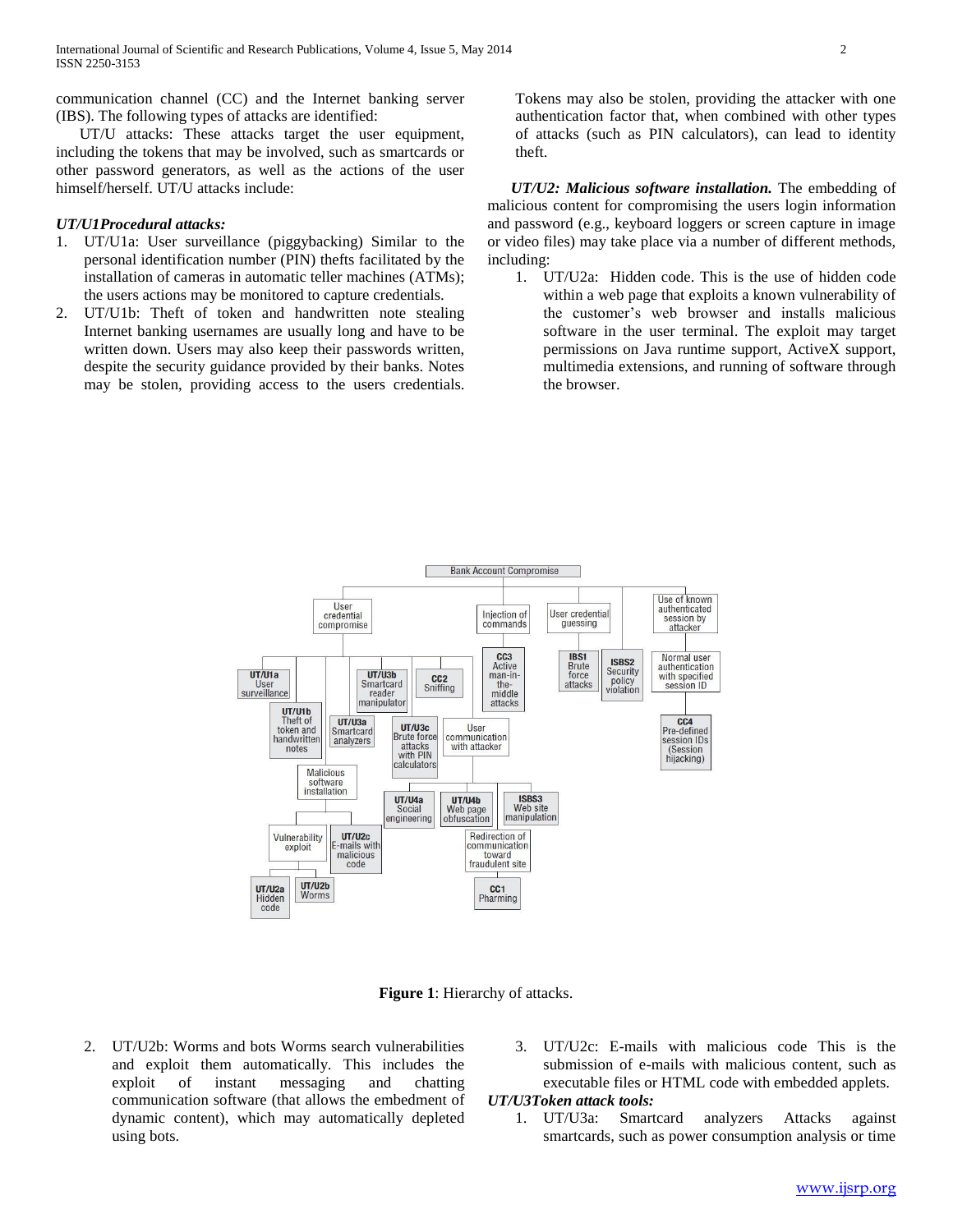analysis, may expose the security of the smartcard by revealing cryptographic keys and passwords. Such attacks are sophisticated and not easy to implement, but are very effective, especially if the necessary countermeasures (noise generators, time-neutral code design) against these types of attacks are not implemented by the smartcard manufacturer.

- 2. UT/U3b: Smartcard reader manipulator, this is applicable to non certified smartcard readers with insecure interfaces, which may expose the contents of the smartcard by conducting unauthorized operations.
- 3. UT/U3c: Brute-force attacks with PIN calculators. These attacks focus on breaking the security of tokens that generate random PINs. The attack exploits the fact that a time window is necessary, for synchronization reasons. In some implementations, except from the present PIN, the subsequent and preceding codes are active for the same purpose. It is reported that it is possible to break such mechanisms with a minimum window of three PINs.

 *UT/U4 Phishing:* These attacks use social engineering techniques masquerading as a trustworthy person or business in an electronic communication in an attempt to fraudulently acquire sensitive information, such as passwords and credit card details. The term was initially used in the mid-1990's by hackers who were stealing America Online (AOL) accounts by scamming passwords from unsuspecting AOL users. These attacks include:

- 1. UT/U4a: Social engineering, these attacks focus on the compromise of the user's credentials by nontechnical means, such as phone calls or the submission of e-mails masquerading as an official bank, asking the user for username and password.
- 2. UT/U4b: Web page obfuscation: These attacks are based on links that do not correspond to the destination they describe, or the use of Internet Protocol (IP) addresses instead of universal resource locators (URL) for confusing the user. Other techniques deploy hidden frames. These are used for covering the real activity of a web page by using several frames with malicious content, while the user sees only the URL of the master frame set. Other methods use graphics that spoof the interface of a web browser, such as the address bar.

| Attack/Authentication Method                               | <b>Static</b><br>Password | Soft-token<br>Certificate/<br>SSL-TLS | Hard-token<br>Certificate/<br>SSL-TLS | One-time<br>Password/<br>Time-based<br><b>Code Generator</b> | Challenge-<br>response | Biometrics | Knowledge-<br>based |
|------------------------------------------------------------|---------------------------|---------------------------------------|---------------------------------------|--------------------------------------------------------------|------------------------|------------|---------------------|
| UT/U1a: User surveillance                                  | А                         | Χ                                     | Χ                                     | А                                                            | X                      | Χ          | X                   |
| UT/U1b: Token/notes theft                                  | A                         | X                                     | A                                     | A                                                            | X                      | X          | X                   |
| UT/U2a: Hidden code                                        | A                         | A                                     | A                                     | A                                                            | X                      | A          | A                   |
| UT/U2b: Worms                                              | A                         | A                                     | A                                     | A                                                            | X                      | A          | Α                   |
| UT/U2c: E-mails with malicious code                        | A                         | A                                     | A                                     | A                                                            | X                      | A          | A                   |
| UT/U3a: Smartcard analyzers                                | X                         | X                                     | A                                     | A                                                            | X                      | X          | X                   |
| UT/U3b: Smartcard reader manipulator                       | X                         | $\overline{X}$                        | A                                     | X                                                            | X                      | X          | X                   |
| UT/U3c: Brute-force attacks with<br><b>PIN</b> calculators | X                         | X                                     | A                                     | $\overline{A}$                                               | X                      | X          | X                   |
| UT/U4a: Social engineering                                 | A                         | X                                     | X                                     | X                                                            | X                      | A          | Α                   |
| UT/U4b: Web page obfuscation                               | $\overline{A}$            | X                                     | X                                     | X                                                            | X                      | A          | A                   |
| CC1: Pharming                                              | A                         | X                                     | X                                     | A                                                            | A                      | A          | A                   |
| CC2: Sniffing                                              | A                         | X                                     | X                                     | A                                                            | A                      | Α          | A                   |
| CC3: Active man-in-the-middle attacks                      | A                         | X                                     | X                                     | A                                                            | A                      | A          | A                   |
| CC4: Session hijacking                                     | A                         | X                                     | X                                     | A                                                            | A                      | A          | A                   |
| IBS1: Brute-force attacks                                  | A                         | X                                     | X                                     | A                                                            | X                      | A          | X                   |
| IBS2: Security policy violation                            | A                         | A                                     | A                                     | A                                                            | A                      | A          | A                   |
| IBS3: Web site manipulation                                | A                         | X                                     | Χ                                     | A                                                            | X                      | A          | A                   |

X: Not Applicable

Figure 2: Applicability of attacks in different authentication mechanisms.

*CC attacks*: This type of attack focuses on communication links. Examples include:

- 1. *CC1:* Pharming, These involve compromising domain name servers (DNSs), altering DNS tables and connecting the user to fraudulent sites, instead of the official bank's site, where information regarding the users account may be derived.
- 2. *CC2:* Sniffing, Active sniffing attacks masquerade the two communicating entities to each other (user client and the Internet banking server) to capture information, such as username and password. Passive sniffing captures information from the communication medium, without interception.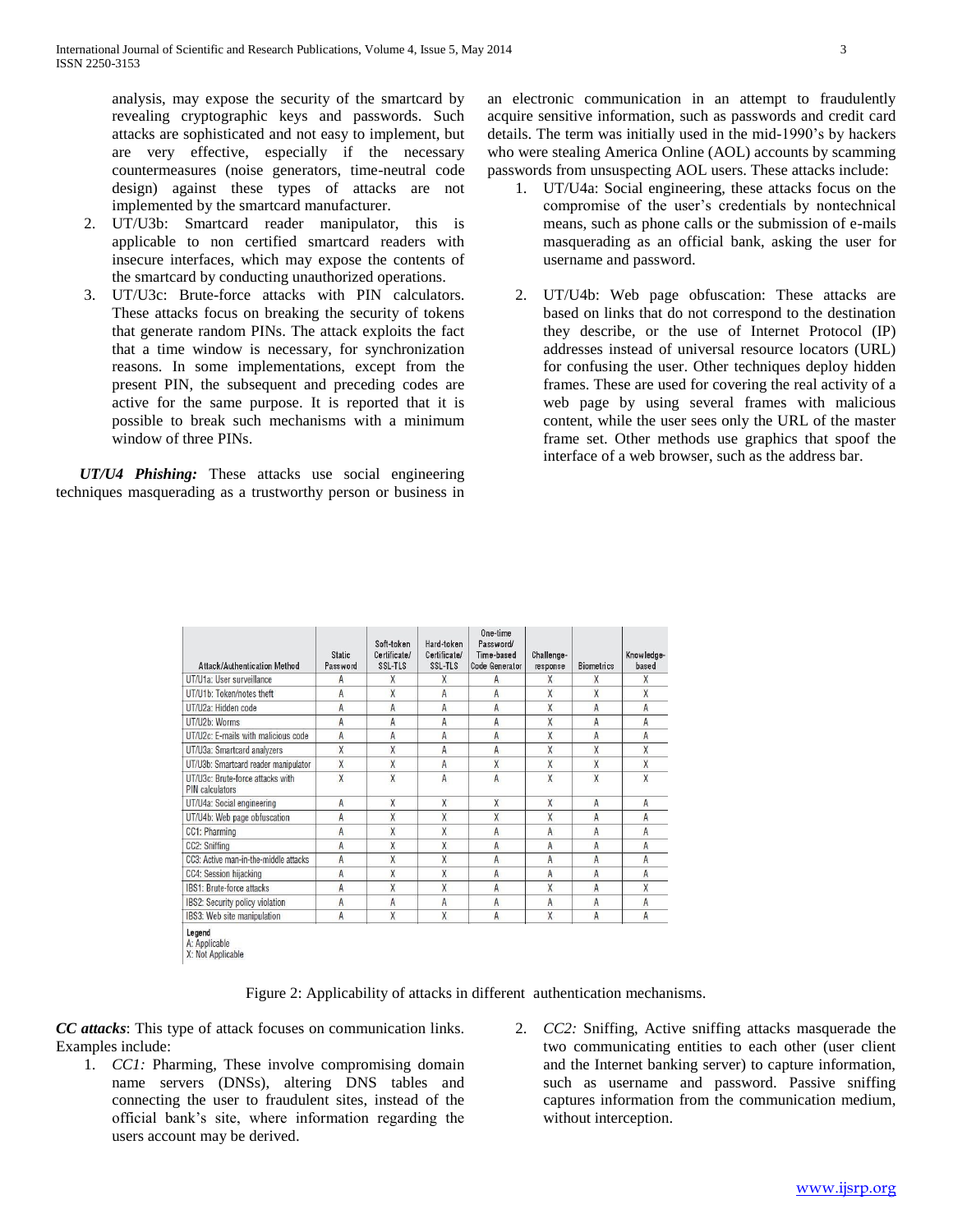- 3. *CC3:* Active man-in-the-middle attacks, this type of attack regard a schema where the attacker receives and forwards information between the UT and the IBS. The attacker sends malformed user packets or injects new traffic, such as transfer commands, from one account to another.
- **4.** *CC4:* Session hijackings, Attacks that force the user to connect to the IBS with a preset session ID. Once the user authenticates to the server, the attacker may utilize the known session ID to send packets to the IBS, spoofing the user's identity.

**IBS attacks:** These types of attacks are offline attacks against the servers that host the Internet banking application. Examples include:

- 1. *IBS1:* Brute-force attacks, Brute-force attacks in certain password-based mechanisms are reported to be feasible by sending random usernames and passwords. The attacked mechanisms implement a scheme based on guessable usernames and four-digit passwords. The attack mechanism is based on distributed zombie personal computers, hosting automated programs for username or password based calculation. This attack may be combined with username filtering methods for determining the identity of the user. These methods filter the different responses of the server, in the case of valid or invalid usernames.
- 2. *IBS2*: Bank security policy violation Violating the bank's security policy in combination with weak access control and logging mechanisms, an employee may cause an internal security incident and expose a customer's account.
- 3. *IBS3:* Web site manipulation, Exploiting the vulnerabilities of the Internet banking web server may permit the alteration of its contents, such as the links to the Internet banking login page. This may redirect the user to a fraudulent web site where his/her credentials may be captured. Applicability of attacks in different authentication mechanisms is shown in Fig. 2

#### III. PROPOSED METHOD

## *A. SHA1 algorithm*

 SHA-1 [4] is a cryptography hash function designed by the United States National Security Agency that produces a 160-bit (20-byte) hash value. A SHA-1 hash value typically forms a hexadecimal number, 40 digits long. The one-way hash function, or secure hash function, is important not only in message authentication but in digital signatures. The purpose of a hash function is to produce a" fingerprint" of a file, message, or other block of data. To be useful for message authentication, a hash function H must have the following properties:

- 1. H can be applied to a block of data of any size.
- 2. H produces a fixed-length output.
- 3.  $H(x)$  is easy to compute for any given x, making both hardware and software implementation practical.
- 4. For any given code h, it is computationally infeasible to find x such that  $H(x) = h$ . A hash function with this property is referred to as one-way or pre image resistant.
- 5. For any given code h, it is computationally infeasible to find x such that  $y! = x$  with  $H(y) = H(x)$ . A hash function with this property is referred to as second pre image resistant, this is sometimes referred to weak collision resistant.
- 6. It is computationally infeasible to find any pair (x; y) such that  $H(x) = H(y)$ . A hash function with this property is referred to as collision resistant. This is sometimes referred to as strong collision resistant.

## *B. RSA algorithm*

 RSA [5] is a block cipher in which the plain text and cipher text are integers between 0 and n for some n. Encryption and decryption are of the following form period for some plain text block M and cipher text block C:  $C = M^e$  mod n M =  $C^d$  mod  $n=(M<sup>e</sup>)<sup>d</sup>$  mod n. Both sender and receiver must know the values of n and e, and only the receiver knows the value of d. This is a public-key encryption algorithm with a public key of KU(e; n) and a private key of KR(d; n). For this algorithm to be satisfactory for public-key encryption, the following requirements must be met.

- 1. It is possible to find values of e,d, n such that  $M<sup>ed</sup>$  mod n  $=$  M for all M  $<$  n.
- 2. It is relatively easy to calculate  $M<sup>e</sup>$  and  $C<sup>d</sup>$  for all values of  $M < n$ .
- 3. It is in feasible to determine d given e and n.

 The first two requirements are easily met. The third requirement can be met for large values of e and n. *RSA key generation:*

- $\triangleright$  Choose two large prime numbers p, q.(e.g., 1024 bits each)(Many tests like The Solovay-Strassen Primarily Test [6],Rabin-Miller Primarily Test[7], Ferment Little Test will check the primarily of number
- $\triangleright$  Compute n = p q, z = (p 1)(q 1)
- $\triangleright$  Choose e(with e < n) that has no common factors with z. (e, z are "relatively prime").
- $\triangleright$  Choose d such that ed 1 is exactly divisible by z. (in other words:  $e \text{ dmod } z = 1$ .
- Public key is (n; e). Private key is (n; d).

## *RSA Encryption:*

Given (n; e) and (n; d) as computed above to encrypt [3] bit pattern, m,

- $\triangleright$  select random numbers,
- Shift the input text to (input value in ASCII+random number) value
- $\triangleright$  New value becomes the input text, then compute c = m<sup>e</sup>modn (i.e., remainder when m<sup>e</sup> is divided by n), for random number.

 *RSA Decryption:* To decrypt [3] received bit pattern c, compute  $m = c^d \mod n$  (i.e., remainder when  $c^d$  is divided by n), for random number and then shift back to the (random number-ASCII value of text) value.

## *C. Certificate*

 With the advent of public key cryptography (PKI), it is now possible to communicate securely with untreated parties over the Internet without prior arrangement. One of the necessities arising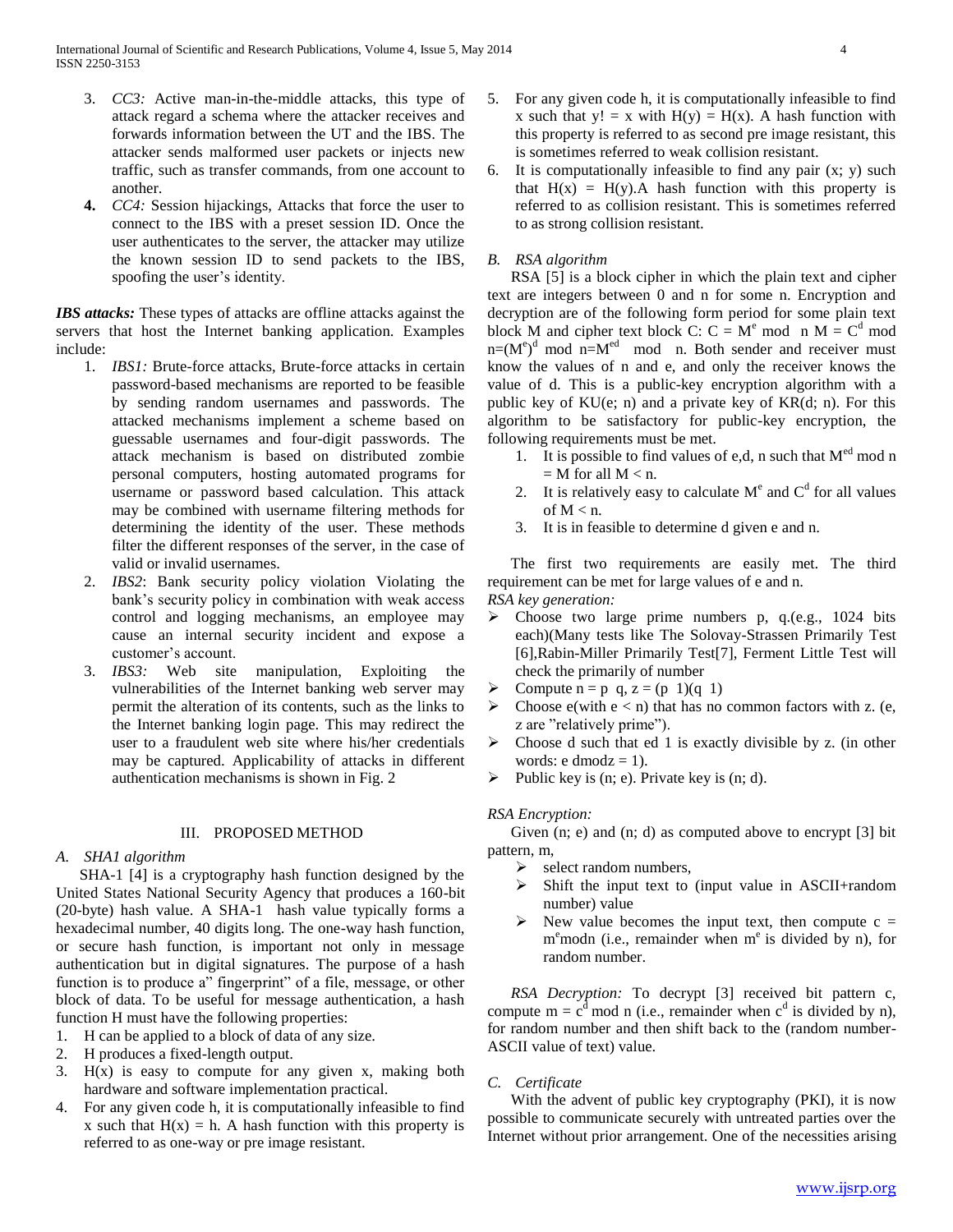from such communication is the ability to accurately verify someone's identity (i.e. whether the person you are communicating with is indeed the person who he/she claims to be). In order to be able to perform identity check for a given entity, there should be a fool-proof method of binding the entity's public key to its unique domain name (DN). A X.509 digital certificate [8] issued by a well known certificate authority (CA) [9], like VeriSign, Entrust, Thawte, etc., provides a way of positively identifying the entity by placing trust on the CA to have performed the necessary verification. A X.509 certificate is a cryptographically sealed data object that contains the entity's unique DN, public key, serial number, validity period, and possibly other extensions. [Note: Refer to RFC 3280 for a complete list of attributes and X.509 v3 extensions.] Certificates are typically stored in PEM (Privacy Enhanced Mail) format.

#### *D. Signature algorithm*

 The algorithm to generate digital signature [10] is as follows: (Fig 3 )

- 1. Open a input document to be signed.
- 2. Select the hash function to be used (Here its SHA1)
- 3. Generate the 160 bit hash value
- 4. Generate the keys (Here RSA keys)
- 5. Encrypt the hash value
- 6. Attach certificate for authentication
- 7. Generate signature and store in the document.

 Signature will now contain: Signature, Length of signature, Encryption algorithm used, Hash function used, Key, Original message



**Figure 3: Signature Generation**

#### IV. SIMULATION RESULTS

## *A. Simulation Environment*

 Strength of the key to resist the attack on cipher text is simulated with the simulation parameter called entropy; the entropy of a document is an index of its information content. The entropy is measured in bits per character.The information content of a message M[i] is defined by information content  $(M[i]) = log (1=p[i]) = log (p[i]) \dots (1)$ 

Where  $p[i]$  = Probability that message  $M[i]$  = Transmitted by the message source and log denotes logarithms to base2With the aid of the information content of the individual messages, the average amount of information which a source with a specified distribution delivers can be calculated. To calculate this mean, the individual messages are weighted with the probabilities of their occurrence.

Entropy (p[1]; p[2]; :::; p[r]) = [p[1]  $log(p[1]) + p[2] log(p[2]) +$ ::: + p[r] log(p[r])]………………(2)

 The entropy of a source thus indicates its characteristic distribution. It measures the average amount of information which one can obtain through observation of the source or, conversely, the indeterminacy which prevails over the generated messages when one cannot observe the source. List of entropy (Refer Table 1) values for same input text and different key length and there corresponding security is measured. Entropy for a input text where all the possible characters repeat is set as the threshold and related to that value conclusion is made that the entropy nearer to the threshold is better encryption method. Frequency of letters in input text and the histogram is plotted (Fig. 4), more the frequency of occurrence of character more the attack expected on that character. Values in Table 1 are plotted as Fig.6 and Fig. 7.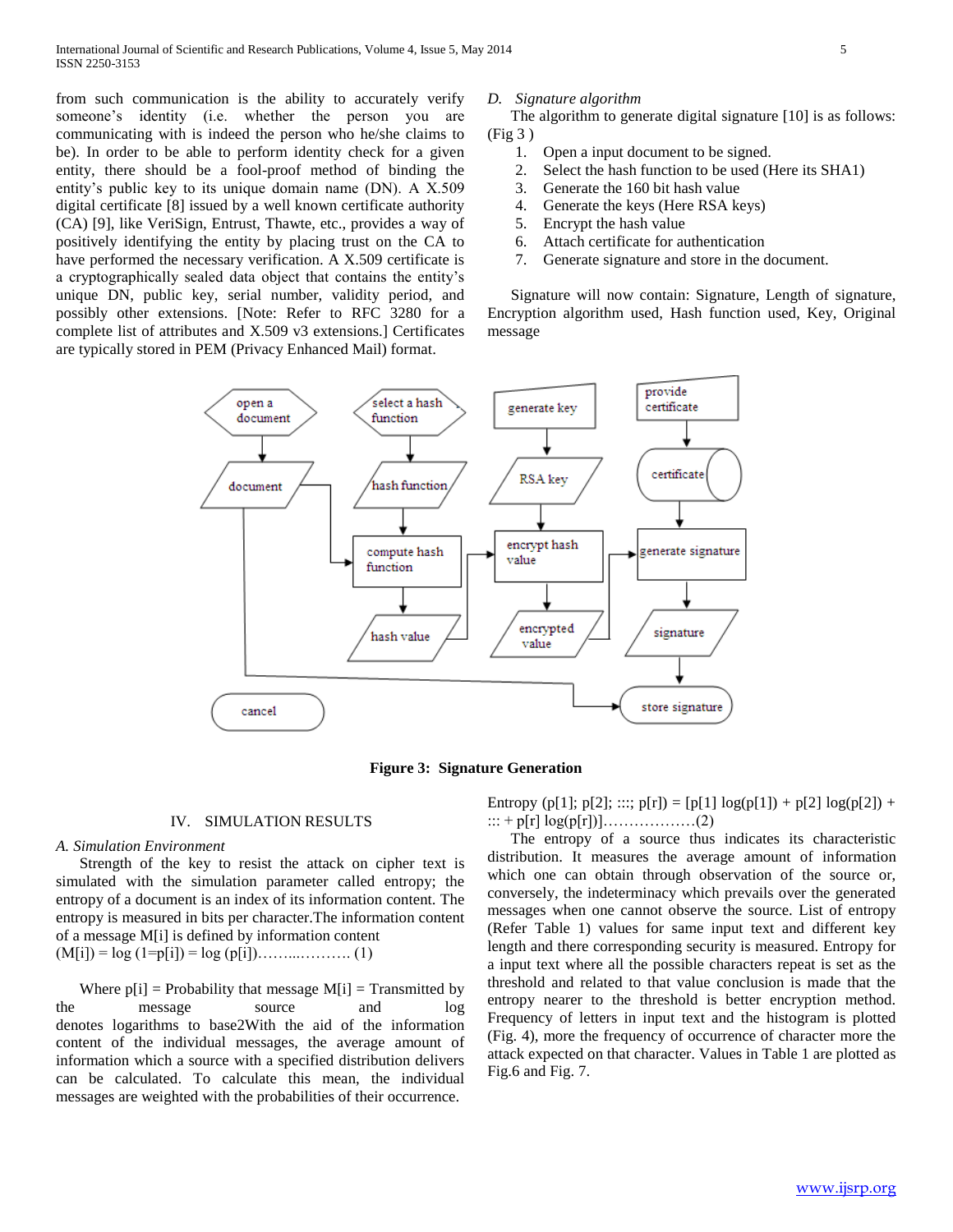

**Figure 4: Histogram of character in plain text**

| RSA Key<br>length | Time to generate<br>key (sec) | <b>Entropy</b> | Max.<br><b>Entropy</b> |
|-------------------|-------------------------------|----------------|------------------------|
| 521 bits          | 0.059                         | 7.88           | 8.00                   |
| 768 bits          | 0.146                         | 7.80           | 8.00                   |
| 1024 bits         | 0.369                         | 7.87           | 8.00                   |
| 2048 bits         | 3.428                         | 7.95           | 8.00                   |

**Table 1: Strength of variable key bits in RSA**







**Figure 7: Time stamp required for key generation.**